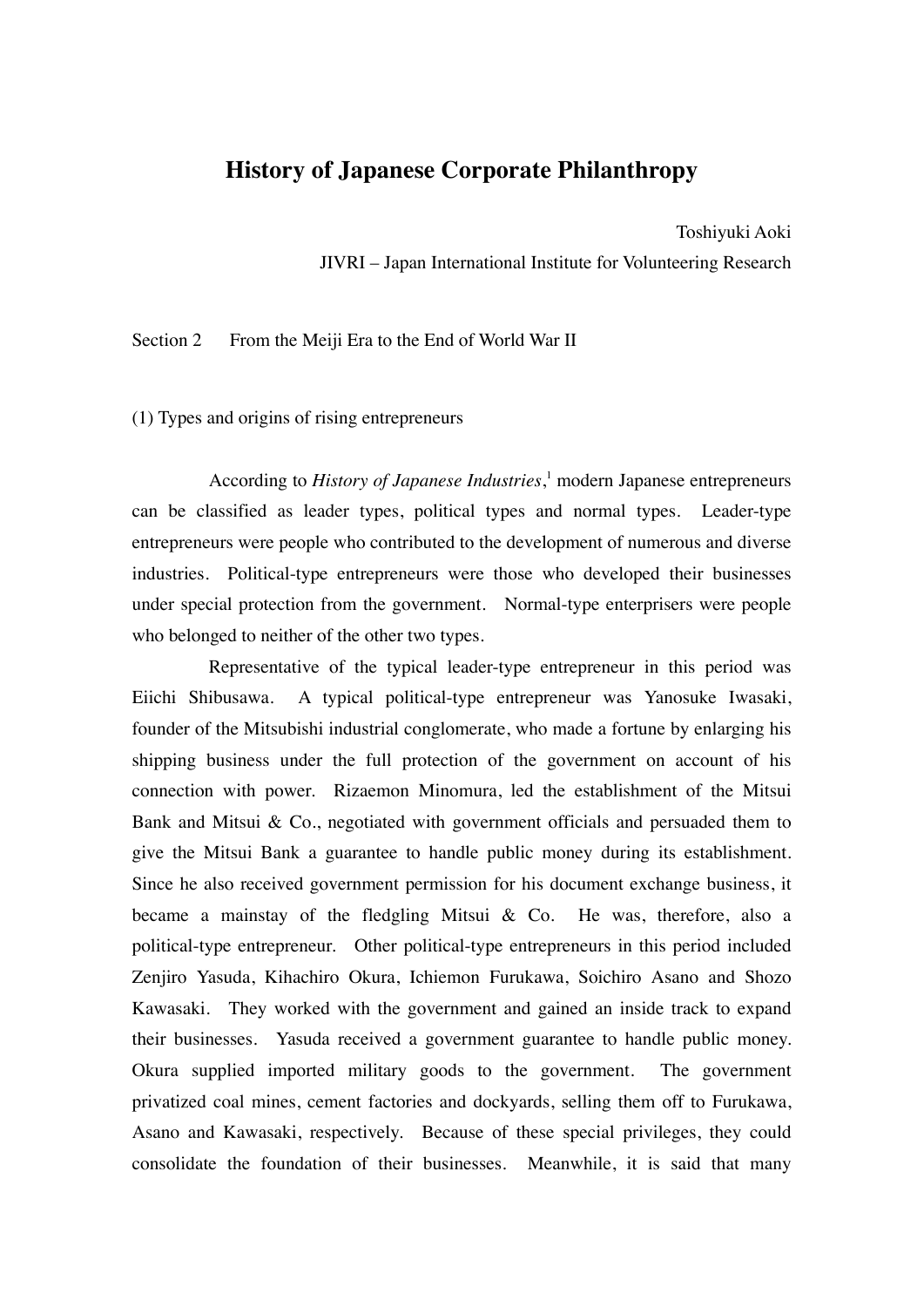entrepreneurs in the textile industry, which was a major industry by the middle of the Meiji Era, did not belong to the foregoing two types. They can be classified as normal-type entrepreneurs. Takeo Yamabe of Osaka Spinning Co., Denshichi Ito of Mie Spinning Co., Kanetaro Katakura of Katakura Silk Reeling Co. and Yoshishige Oguchi of Oguchigumi Silk Reeling Co. belonged to this category. It is also said that there were many bankers from merchant families or farming villages who belonged to the normal-type of entrepreneurs.

From what kinds of backgrounds did the entrepreneurs of the foregoing three categories emerge?

It seems that 47% of the entrepreneurs during the Meiji Era were from samurai families.<sup>2</sup> According to Kenjiro Ishikawa (1976), "It can be said that people from samurai families flourished in the largest numbers in all industries. That is why people from samurai families are described as contributors to Japanese industrialization." In addition, 41% of the population of public servants were people from samurai families. They sustained the nation during the Meiji Era as a nucleus of both public and private sectors. Bellah<sup>3</sup> noted to the point, "We can't consider the Meiji restoration in 1868…as a bourgeois revolution that was a challenge of the economically distressed middle class to gain economic freedom." Moreover, he pointed out, "Only the samurai could lead a fundamental social change movement. There was a political need for the restoration of the Emperor's sovereignty and a build-up of national power. They encouraged economic development as a means to achieve their major aim of increasing national power by using the system of a modern nation they had newly created. … There is no reason to be surprised that the samurai took the initiative in new industries. Because the differences among the classes under the old law had been abolished, the samurai were no longer forbidden to go into industry. They were, rather, encouraged to do it. In particular, the government encouraged the samurai to receive training in technology if they wanted to. The samurai had an advantage in this initiative that the merchants lacked."<sup>4</sup>

What the Sekimon Shingaku taught was to practice secular affairs in a highly ethical manner (asceticism with honesty and thrift) equal to the samurai and be loyal to the nation without self-interest. Other religions also inculcated the customs of obedience, diligence, simplicity and thrift in common people including the farmers. As previously described, the religious–ethical movements of the Edo Era fostered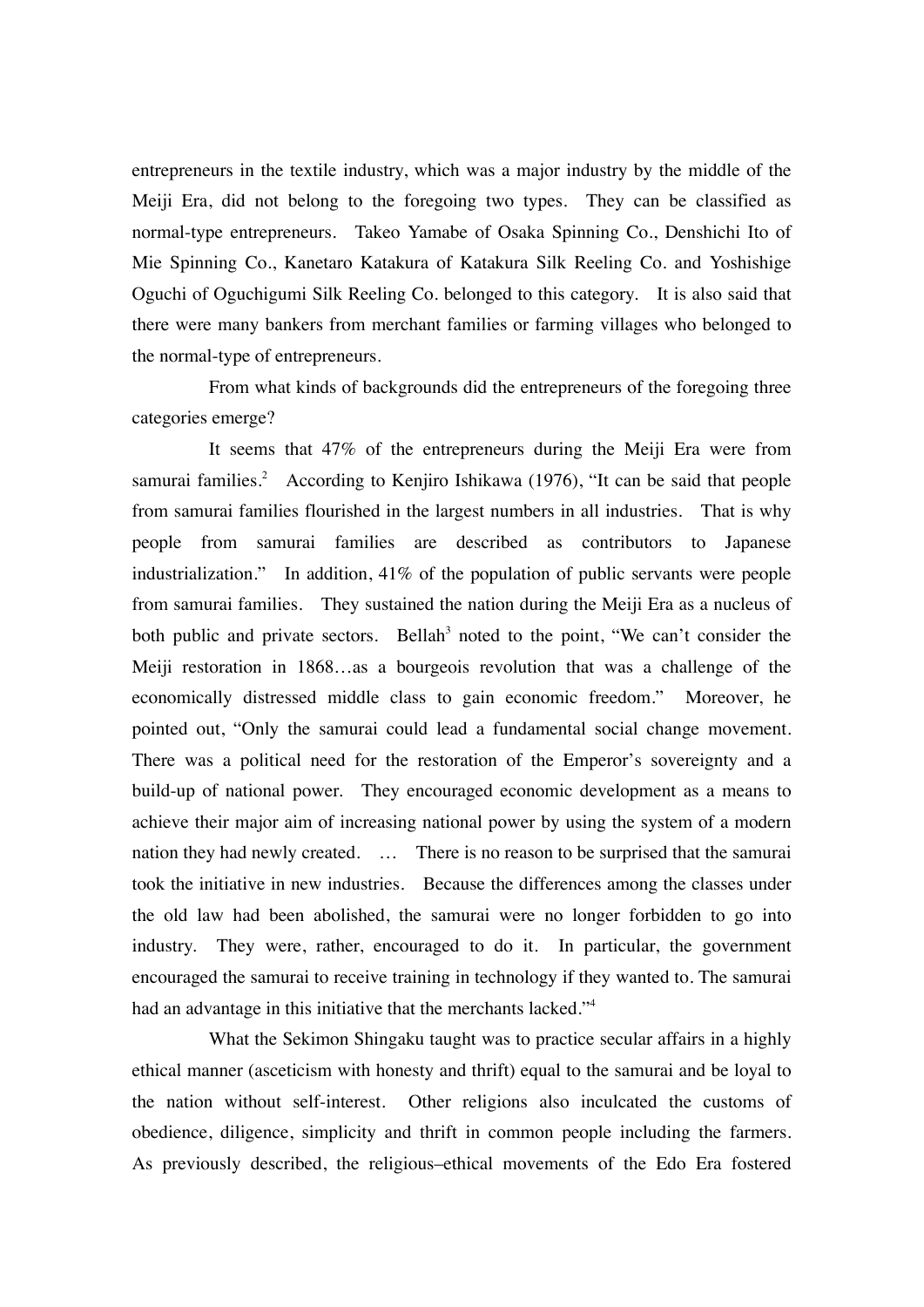absolutely no political ability or economic power among the common people that could topple the regime. Rather, they, played the role of fostering an active good labor force and preparing them for the modernization of Japan.

Of course, there were people from farmer's families with strong spirits and abilities who tried to make their fortune and contribute to society through the establishment of enterprises. Maybe, some of them had a mind to scorn the power of the bureaucracy when it tried to control their business. Eiichi Shibusawa is an example of one of these entrepreneurs in terms of his origin from a farmer's family. Japan should be counted as fortunate to have had him as a typical leader-type entrepreneur.

(2) Eiichi Shibusawa's view of nation, society and philanthropy

Eiichi Shibusawa (1840 – 1931) was the first son of a rich farming family in a place which is now called Fukaya City, Saitama Prefecture. While he helped the family business from a young age and showed good ability in the indigo business, he learned *Mitogaku*<sup>5</sup> with his cousin, Junchu Odaka, and came to appreciate the concepts of *Sonnou-Joui*<sup>6</sup> out of patriotism. His first scheme was an extremely radical plot. He planned to take over the nearby Takasaki castle and head to Yokohama to set fire to the town and kill foreigners by sword. His desperate belief that "I can never achieve my vision if I keep farming" energized him, but because of another cousin's dissuasion to engage in such a reckless rebellion, he gave up it and escaped to Kyoto.

From that time, a dramatic change began to occur in him. He became a follower of Yoshinobu Tokugawa<sup>7</sup> in Kyoto. This led him to visit Europe as a member of a mission led by Akitake Tokugawa, Yoshinobu's younger brother. He got news of the end of the Tokugawa shogunate and returned home feverishly. After that, he established a business bureau in the Shizuoka Domain, shortly before he was appointed director of the Taxation Bureau of the Ministry of Home Affairs and Finance. Moreover, he earned a promotion to Director of the Ministry Reorganization of the Ministry of Home Affairs and Finance, Manager of the Ministry of Finance and Director of the Ministry of Finance. However, confronting the government's most powerful figure who thrust his nose into financial matters, Shibusawa tendered a letter of resignation and left public service. Then, he entered in business and established the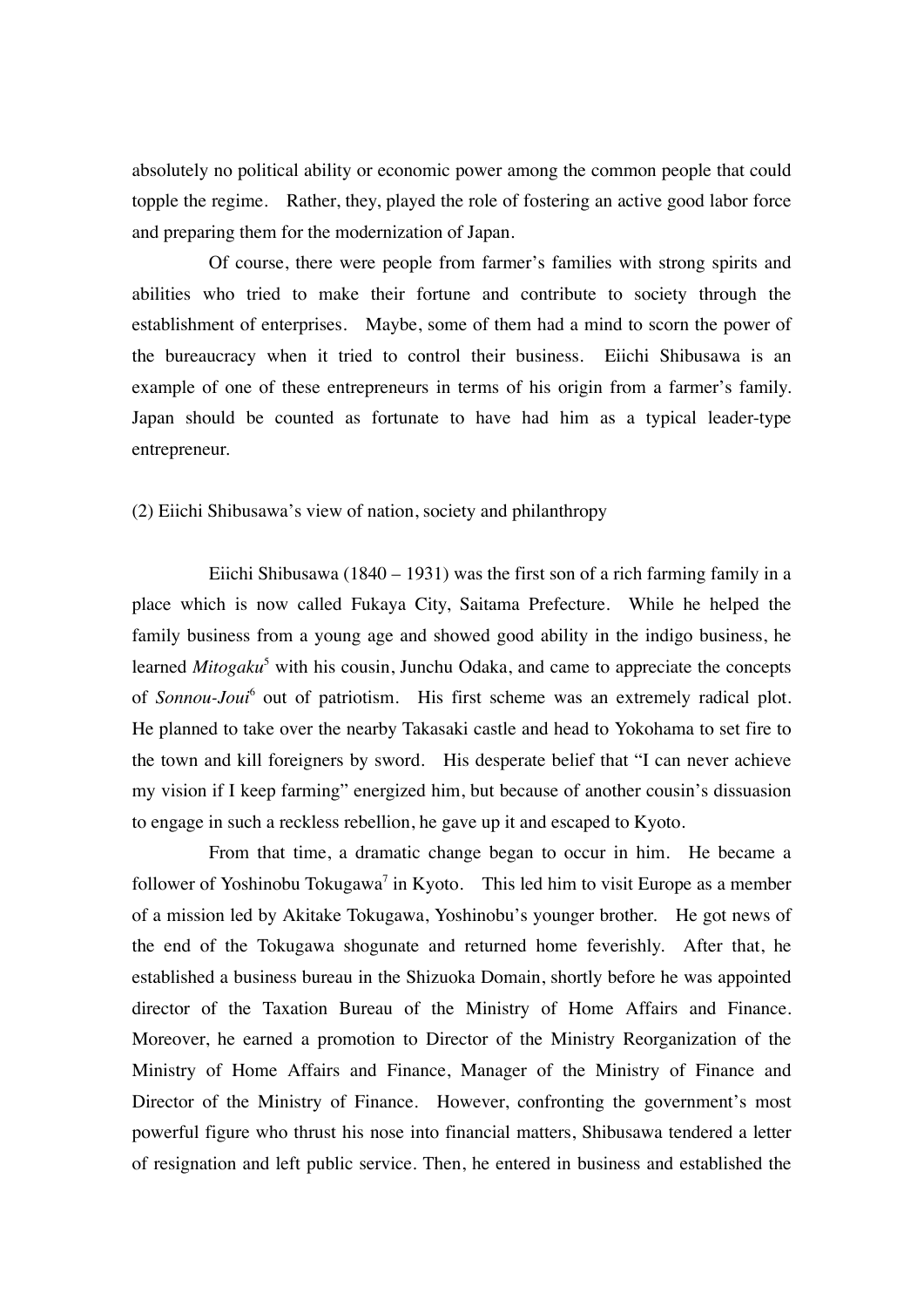Daiichi National Bank and assumed the post of President. Therefore, he contributed inestimably to the development of Japanese industry. The range of corporations established by him or with his support covered major industrial sectors, and their number amounted to about five hundred.

His starting point was *Mitogaku* (a nationalistic ideology, setting the Emperor at the center of the nation) and his lifelong principles were derived from the Analects of Confucius and Mencius. While he recognized his identity as a loyal subject of the Emperor and an adherent of Confucianism, he was neither an obstinate restorationist nor a militarist. His ideal was to achieve a modern, rich nation with high public morality. He hoped to combine liberal economic activities by the private sector with high ethics. In his view, ethics and wealth were compatible and had to be consistent. He described this as "Confucianism and the abacus." Furthermore, he often spoke of "the samurai spirit and business ability." "Confucianism and the abacus" was his term for describing the ideal relationship between ethics and business. Thus it can be said that "the samurai spirit" was his way of describing concisely what people in business should strive for. He believed that people in business should be samurai internally as well as having the ability and creativity of an entrepreneur, and that they couldn't achieve their mission without such a business ability.

He believed, however, that the people in business conducting liberal economic activity and devoting themselves to society must be fairly evaluated and equally treated with the bureaucrats in a rich modern nation. Because of that, he persistently insisted on defeating the sentiment among people to rank the bureaucrats higher than the private sector.<sup>8</sup>

He also devoted himself to philanthropy. There were over 600 non-profit projects he was involved in as a board member or sponsor. In those terms, he was a pioneer of corporate philanthropy. His simple words "Confucianism and the abacus" meant not only the consistency between ethics and business but also philanthropy. Soon after becoming President of the Daiichi National Bank, he assumed the position of Chief Secretary of the Tokyo Yoiku-in, a welfare center, and devoted himself to this duty all his life. His philanthropic activities covered a wide range, including not only social welfare activities like Chief Secretary of the Yoiku-in but also the establishment of the National Commercial School (currently Hitotsubashi University), supporting institutions for women's education (Tokyo Jogakkan Schools for Women, Japan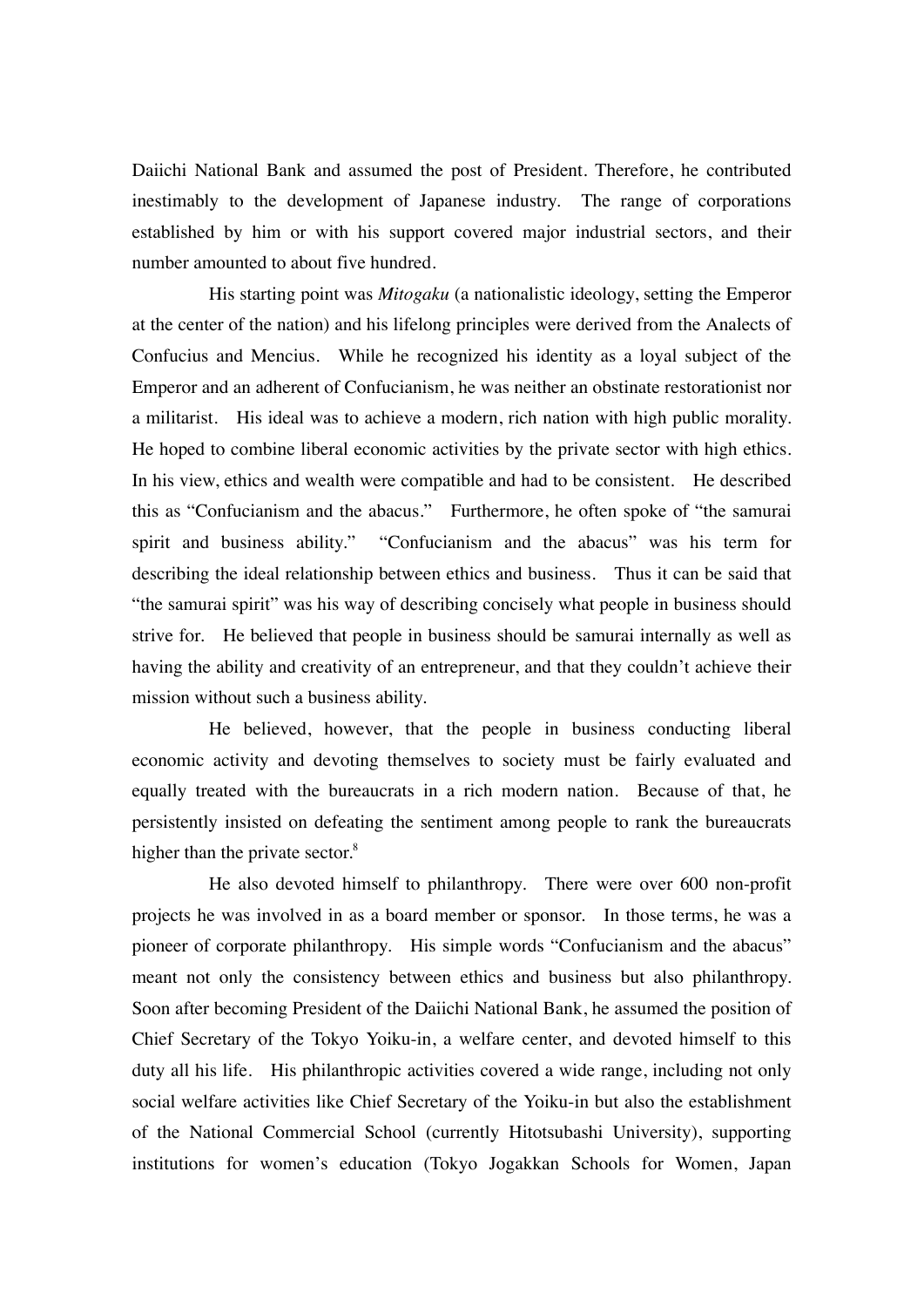Women's University) and promoting international exchange (an international friendship "Blue-eyed Dolls" exchange program between Japan and the US).<sup>9</sup> It is easy to enumerate entrepreneurs who practiced social works in his wake such as Kojiro Matsukata,<sup>10</sup> Ginjiro Fujiwara<sup>11</sup> and Magozaburo Ohara<sup>12</sup> but it can be said that nobody covered a wider range and was committed more deeply to social works than he. His spirit of *jin-ai* (love), which is the highest virtue in Confucianism, was the grounds of his passion for such social works.

*"*Jihi*" is to love the people in the precepts of Mencius. In Buddhism, it is mercy, charity and nirvana that guide all people to Buddha's awareness. This seems similar to the egalitarianism in Christianity. It is that the people with happiness help the people with unhappiness to share happiness as equally as possible among people. Therefore, in terms of devoting ourselves to the public and having mercy toward the unhappy people, Confucianism and Christianity share their ultimate goals.* 13

Furthermore, Shibusawa advocated that salvation of people in need was necessary not only for humanity but also for the economy and politics as "essential for prevention of poverty." He seems to have been researching measures for the salvation of people in need. Such serious commitment to social welfare projects as his was amazing. No other entrepreneur seemed to struggle actively with social welfare issues like he.

*While I have come up against the largest number of competitors in the business enterprises that I have primarily engaged in, I have never found any competitors in charitable enterprises. … Those who leave this work entirely to benefactors and charitable persons aim low.*<sup>14</sup>

He seemed to express his pride in his charitable achievement and discontent with other entrepreneurs in his words, "I have never found any competitors in the charitable enterprises". He felt disgusted at many of the entrepreneurs who had negative attitudes toward philanthropy. Later in his life, he would speak very emotionally about this.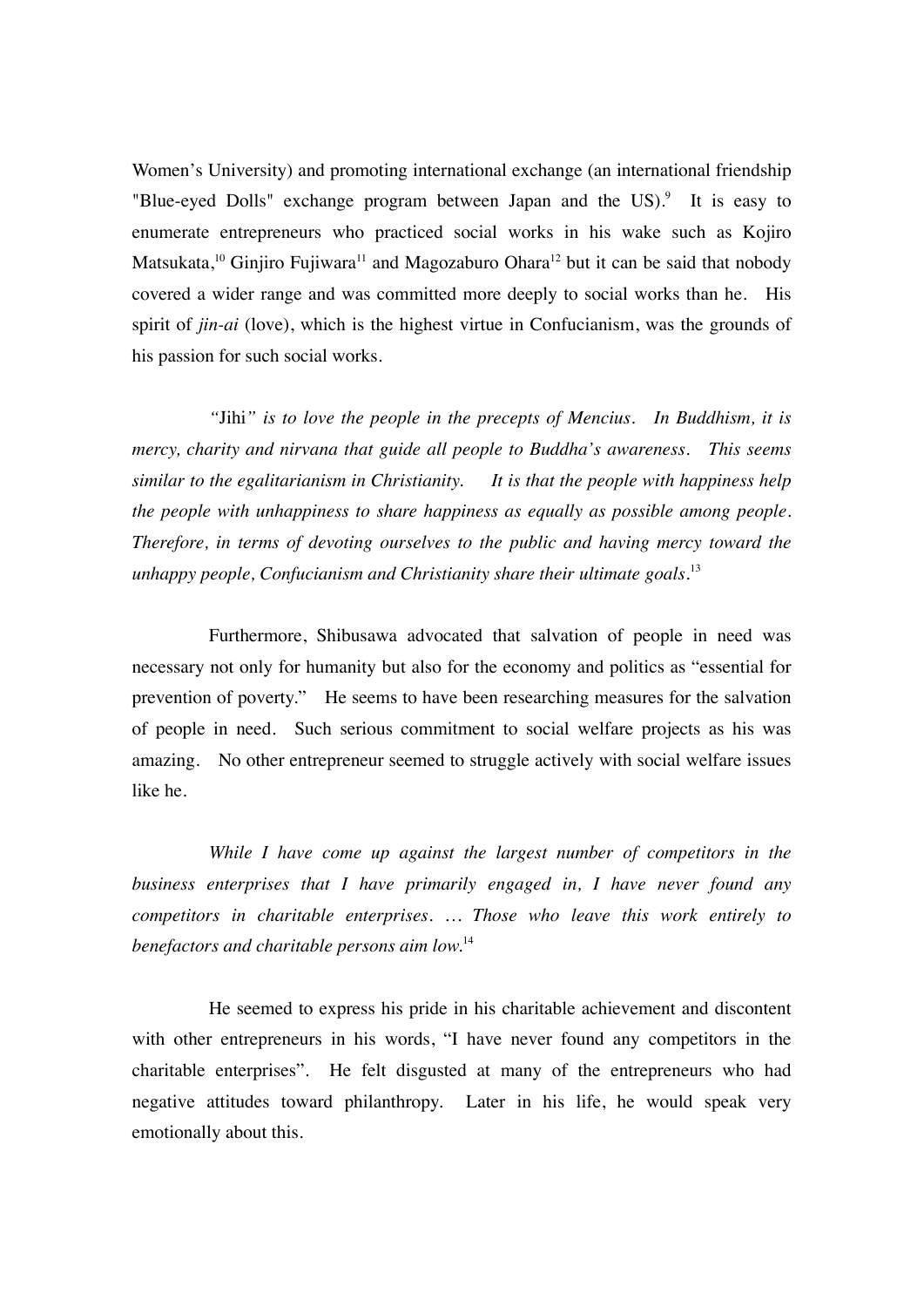## (3) *Intoku* in the Meiji Era – corporate philanthropy in the modern era

I have defined *intoku*16 as "performing an altruistic deed with internal affection." I have previously noted that "*sekizen-intoku*"17 had been widely accepted by the merchants in the Edo Era as a virtue, like one side of a coin, as well as thrift, like the other, and an important virtue in the merchants' economic ethics, in which case, how was *sekizen-intoku* considered in the Meiji Era?

My hypothesis is that in terms of the manner of solving social problems, creating management systems and dealing with scale, sustainability and costs, philanthropy became incomparably more serious and complicated than in the Edo Era as the prosperity of modern industry progressed in the Meiji Era. For one thing, For example, in order to seriously tackle such a poor relief project that Shibusawa was engaged in, not only governmental support but also a large amount of sustainable donations became indispensable. Management capability became a requirement along with methods of operating philanthropic projects.<sup>15</sup> By the middle of the Meiji Era, intellectuals had begun to assert the opinion that mere individual good will and charity would be insufficient for salvation of those really in need.<sup>16</sup> At any rate, a legal system that allowed social enterprises to be managed organizationally and sustainably was created in July 1898 when a regulation governing public benefit corporations that was incorporated into Article 34 of the Public Law came into force.

However, in fact, few businesses used this regulation for establishing their own social enterprises. Only 20 corporate foundations were established prior to 1944 when World War II ended.<sup>17</sup> Except for entrepreneurs with enough vocation and passion on philanthropy, such as Ichizaemon Morimura, who established the "Morimura Foundation" and Zenuemon Saito who established the "Saito Gratitude Foundation," or industrial conglomerates with huge financial power, such as the "Mitsui Gratitude Foundation," it seemed that most found establishment of a foundation very difficult. Social conditions at the time also enhanced this trend. The majority of those few foundations that were established were launched during the Taisho Era (1914-24) but the trend fizzled during the Showa Era. After the short-lasting "Taisho Democracy Period" when the public was concerned about improvement of the quality of life and culture, social enterprises related to the improvement of the quality of life got caught in a back draft. $18$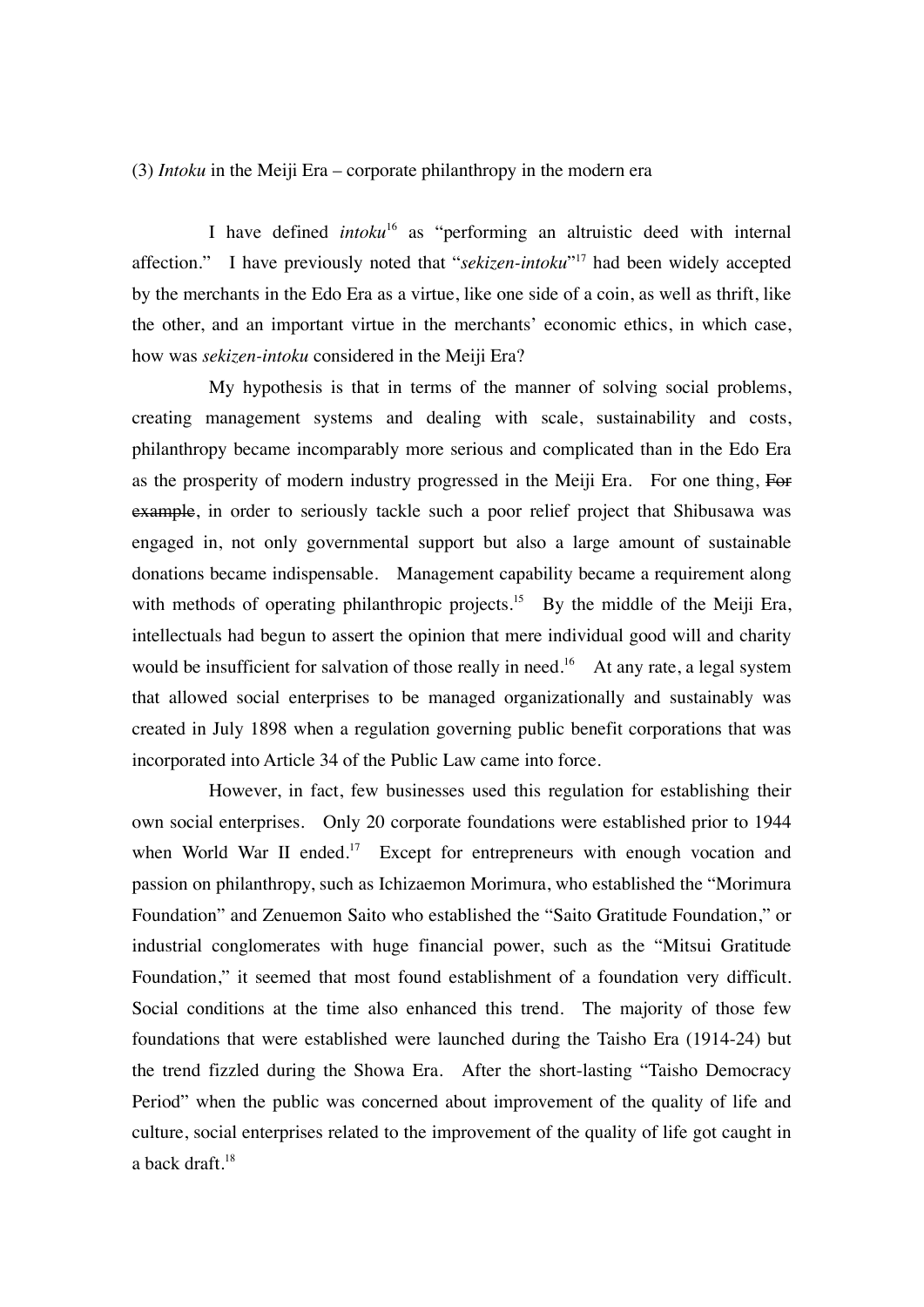Since, rightfully, using the public benefit corporation system was only one method of philanthropy especially suited to social enterprises available to entrepreneurs, it can't be concluded that philanthropy among entrepreneurs was not popular just because only a few foundations were established. Quite a number of people who emerged as fast-rising entrepreneurs in the early days of modern Japan and affected the social economy or political world in Japan through their brilliant achievements left their footprints not only in their main business but also in the history of philanthropy.

I think that philanthropy from the Meiji Restoration to the end of World War II had not yet blossomed in terms of development as a social enterprise, though I recognize the germ.

(4) Why had philanthropy not blossomed as a social enterprise?

One of the reasons is probably that the rapid industrialization of Japan caused social problems such as a high jobless rate, poverty, pollution, inferior workplace environments, etc., while creating wealth, but people's awareness was not high enough to motivate them to solve these problems voluntarily with a sense of social solidarity. For instance, in the process of the debate on continuing or cutting subsidies to the Yoiku-in, there was an excessive insistence that "Shibusawa is a ringleader for spreading idleness. He meddles, so the idlers increase. Eject the idlers from his Yoiku-in all together." Those subsidies were, in fact, cut off once by a resolution in the Tokyo Assembly.<sup>19</sup> At that time, most people were thinking that welfare activities needed to be borne by the families involved. Without mentioning whether or not the government bore responsibility for welfare, people then had the incorrigible idea of considering people in need to be idlers. That is to say, corporations needed to be fairly courageous to practice social welfare actively when many people supported the notion that distressed people were idle and that their family was to blame for their idleness.

Another reason for their difficulty lay within the word "*intoku*" itself. The true meaning of *intoku* is "performing an altruistic deed with internal affection" but the word "*in*" included within *intoku* is loaded with the image of "unnoticed." "Doing unnoticed good deeds silently" is a high virtue among the Japanese and the quintessence of philanthropy. Many entrepreneurs, however, would waver between this mentality and large-scale philanthropy (social enterprises) performed in the spotlight in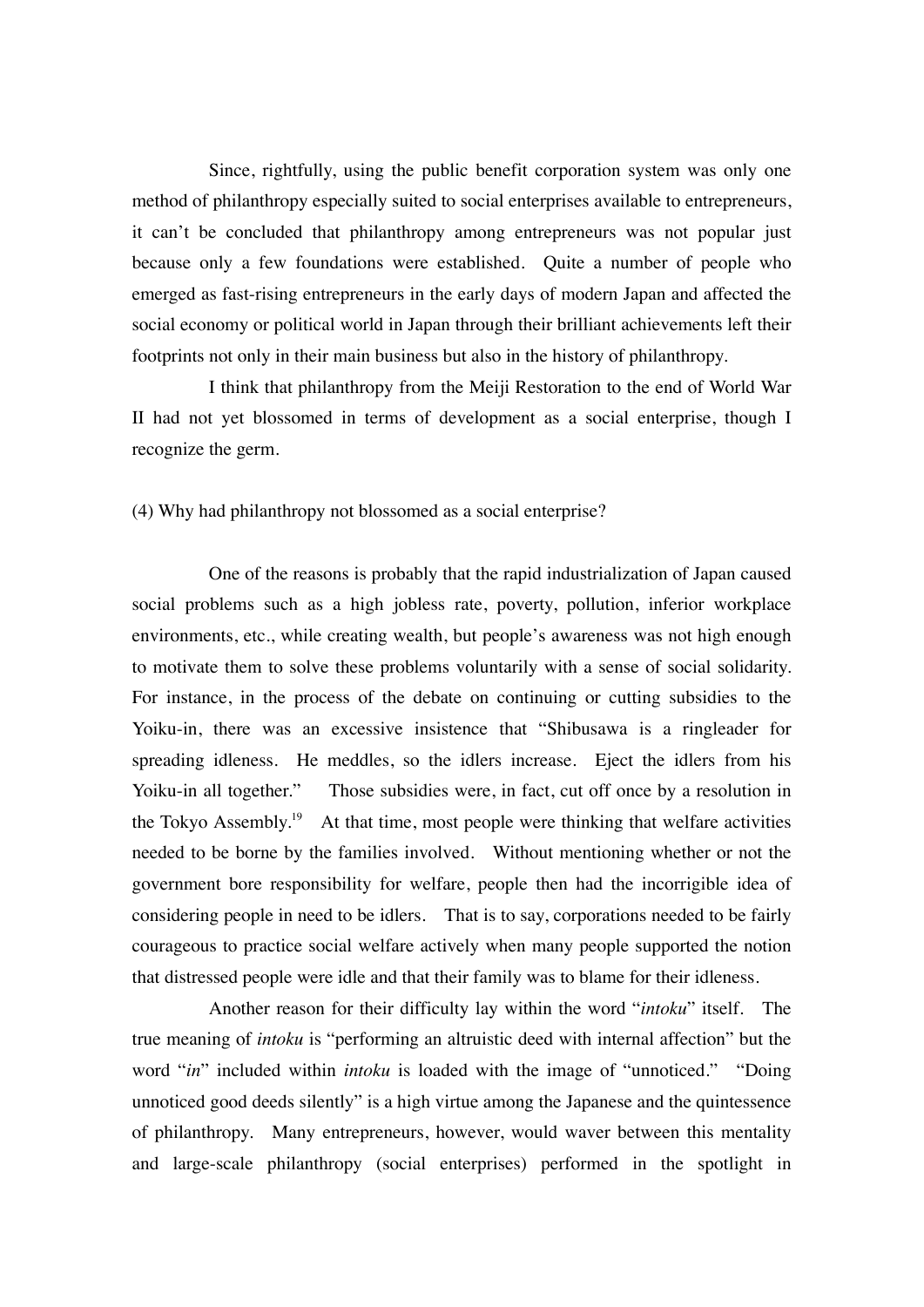consideration of interests. This is an essential issue in philanthropy and actually, its debate continues even now.

I think that *intoku* had been practiced silently but steadily in every local area outside of the world of the entrepreneurs of big businesses, which flourished by appealing on the national stage. Those who practiced *intoku* silently may have included some with samurai ancestry, but many others were commoners or merchants with local respect or just ordinary people. They were called "*Meiboka* (a person with reputation)." To become a "*Meiboka*" the requirements were to be:

- (i) a man of pedigree,
- (ii) a man with local reputation and respect,
- (iii) a man with experience in taking important local roles such as local representative.
- (iv) a man with a passionate concern for his hometown,
- (v) a man holding many honorary posts and practicing charity continuously,
- (vi) a man with cultural qualification who supports local culture,
- (vii) a man with a profound concern for local industry and aggressiveness for its development. (Kunio Anzai, 1982). 20

"*Sekizen intoku*" was considered an essential virtue by these *Meiboka*. If we hope to know the actual state of philanthropy as practiced by them, we need to study local histories in all parts of the country. This would be a subject for research on modern history of *intoku*.

The last reason is that modern Japan did not embark on a road to enrich the people's lives but selected a road of militarism and imperialism and put all resources into military affairs.

Since the Meiji government was a regime based on military power, the military authorities that held power had a burning thirst for establishment of a General Staff Office free from any control and finally achieved their goal. The generals selected by the General Staff Office could become active cabinet ministers without approval from the Diet. Furthermore, The Office possessed a right to report to the Emperor directly. The military authorities could lead the country straight to militarism without restraint from the Diet or the Prime Minister. The militaristic leaders during this period brainwashed the people using parochial and inhumane military discipline (*Senjinkun*<sup>21</sup> 1941) based on a distortion of the "samurai spirit" concept that was the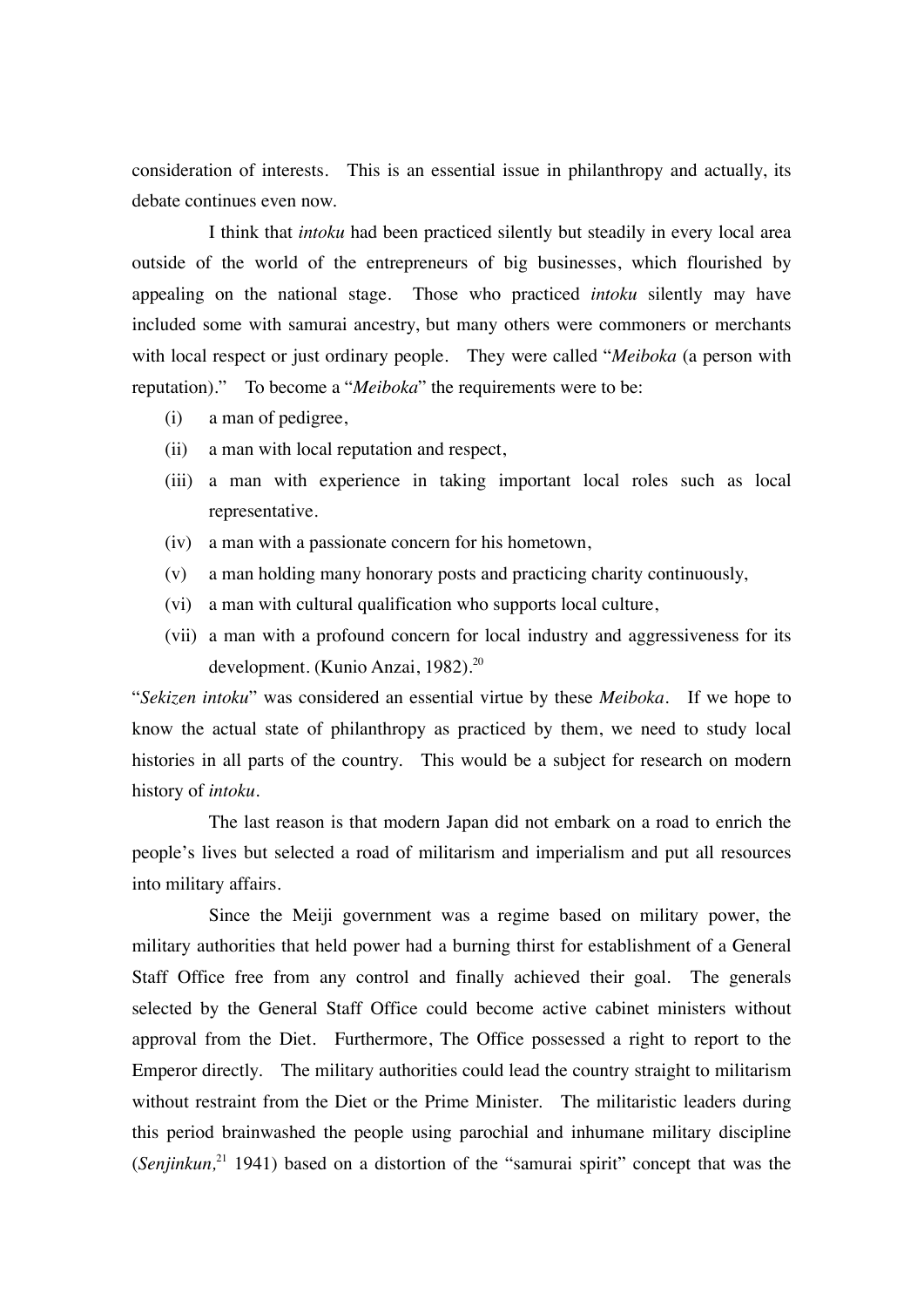militarists' spiritual pillar. They provoked a desperate preparedness in everyone by implanting discipline and the belief in the minds of the people that losers must die.<sup>22, 23</sup> The military expenditures of Japan increased rapidly by a factor of three from 1936 to 1937 and their proportion became about 70% of national expenditures. Japan had an extraordinarily abnormal budget which created the framework for the nation to concentrate production on prosecuting the war. Then it began a serious invasion of China and plunged headlong into imperialism. The germ of philanthropy was swallowed up by this strong tide.

## **Notes**

- 1. Hiromi Arisawa (ed.), Development of the Modern Japanese Industries, Emergence of the Modern Enterprises, *History of Japanese Industries*, Nikkeibunko, Tokyo, 1994.
- 2. Suguru Sasaki, Departure of Modern Japan, *Japanese History, Volume 17*, Shueisha, Tokyo, 1992, p. 68.
- 3. Robert N. Bellah, *Tokugawa Religion*, Iwanamibunko, Tokyo, 1996, p. 350.
- 4. *Ibid*., p. 352.
- 5. A school that flourished in the Mito Domain (today's Ibaraki Prefecture) during the Edo period.
- 6. The principle of reverence for the Emperor and the elimination of foreigners.
- 7. Yoshinobu Tokugawa (1837-1913) was the last shogun of the Tokugawa shogunate (1603-1867). In 1867, he returned political power to the Emperor.
- 8. Above all, it is most to be deplored that the inclination of Japanese people to rank the bureaucracy higher than the civilian world has not vanished yet. Whatever outrage a government official commits is almost always tolerated. …… And whatever achievement to contribute to the nation's development a civilian does is never easily recognized by the Emperor. …… Since I am waiting for the right moment now, I keep myself from expressing dissatisfaction from time to time and don't argue at all. (Eiichi Shibusawa, *Confucianism and the Abacus*, Kokushokankokai, pp. 15-16.)
- 9. The international friendship "Blue-eyed Dolls" exchange program was planned by an American, Dr. Sidney Lewis Gulick, to mend the relationship between the U.S. and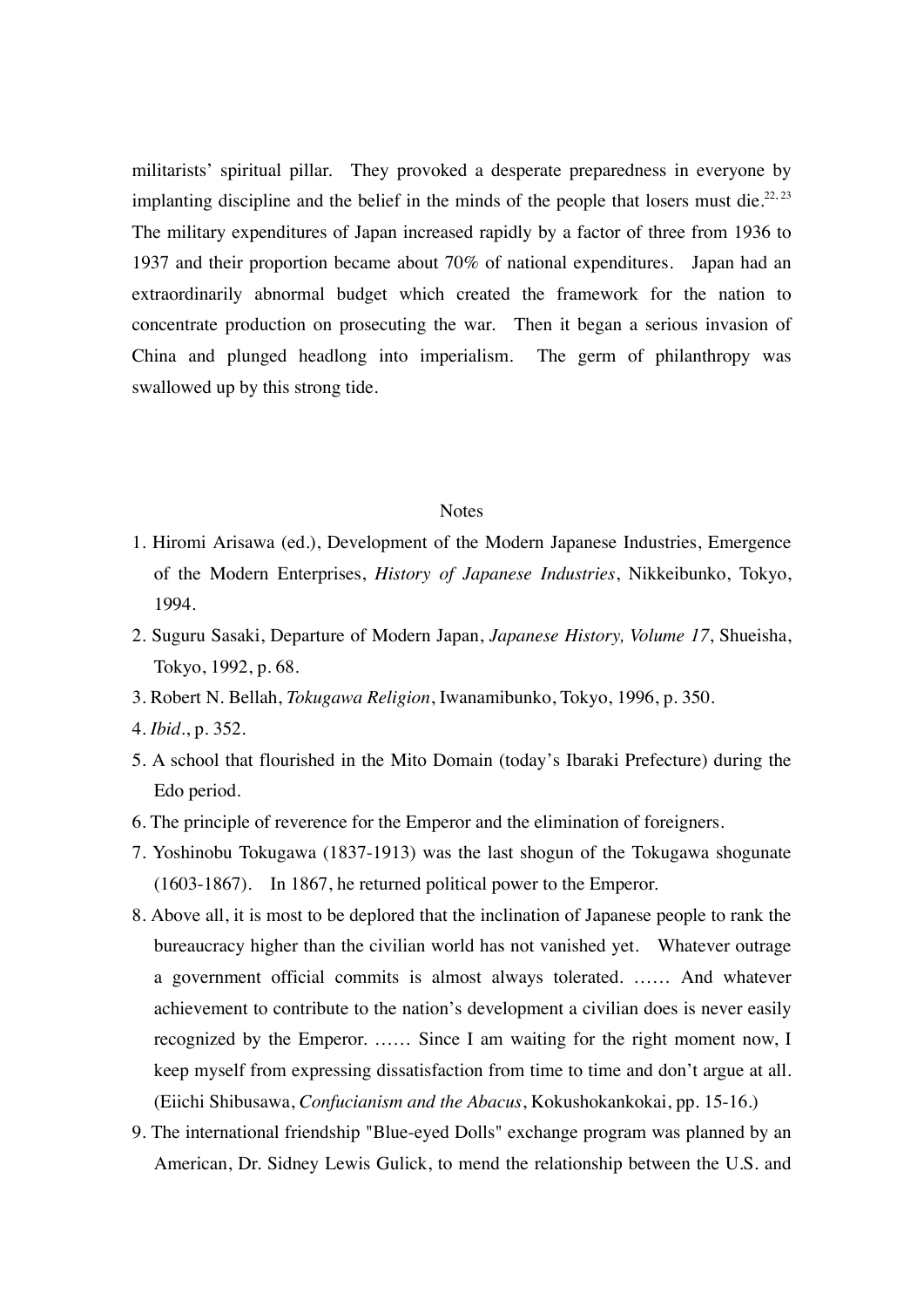Japan, which had been damaged by the anti-immigration policy against Japanese immigrants in the US. Shibusawa hosted the program. "Blue-eyed Dolls" were welcomed in various parts of Japan when the dolls were presented as gifts. However, they were ill-treated as representing the enemy during World War II.

- 10. Kojiro Matsukata (1866-1950) was the founder of the Kawasaki zaibatsu (industrial conglomerate) and a member of the House of Representatives.
- 11. Ginjiro Fujiwara (1869-1960) was one of the leaders of the Mitsui zaibatsu and called "The King of Paper Manufacturing" as President of the Oji Paper Group.
- 12. Magosaburo Ohara (1880-1943) was the founder of the Ohara zaibatsu.
- 13. Teruhiko Sasaki (author and editor), *What is corporate culture?*, Hokujushuppan, Tokyo, 1994, p. 34.
- 14. Shibusawa Study Group (eds.), *Shibusawa Eiichi a pursuer of the public welfare*, Yamakawa Shuppansha, Tokyo, 1999, p. 288.
- 15. The Tokyo Yoiku-in where Shibusawa served as Chief Secretary for a long time had from 200 to 300 inmates in 1873 but over 2,600 residents in 1916. There were grounds for his suggestion to expand its capacity and it was municipalized. As the Yoiku-in was enlarged and diversified, he established the Yoiku-in Charity Fund and collected donations to secure its administrative money.
- 16. Just after the Sino-Japanese War (1894-95), Noritada Adachi was already saying "Recently, there are many individuals who run the orphanages and of course these are good but such an orphanage run by a charitable person never continues if the person passes away. …… Every charitable enterprise should be a social organization for public service and should not be controlled hierarchically." (Shibusawa Study Group (eds.), *Shibusawa Eiichi - a pursuer of the public welfare*, Yamakawa Shuppansha, Tokyo, 1999, p. 317.
- 17. Association of Charitable Organizations (eds.), *Japanese Corporate Foundation 1992*, Association of Charitable Organizations, Tokyo, 1992, p. 8.
- 18. The situation in this period was described in detail in "*Japanese corporations and socio-cultural enterprises – Philanthropy in the Taisho Era*" (Toyo Keizai) by Yutaka Kawazoe and Yoshinori Yamaoka. This book is a collection of articles exploring the characters and the social backgrounds of the foundations typifying the Taisho Era such as the Morimura Foundation and the Saito Gratitude Foundation.
- 19. Makoto Otani, *Lives in welfare work*, Ozorasha, 1998, p. 38.